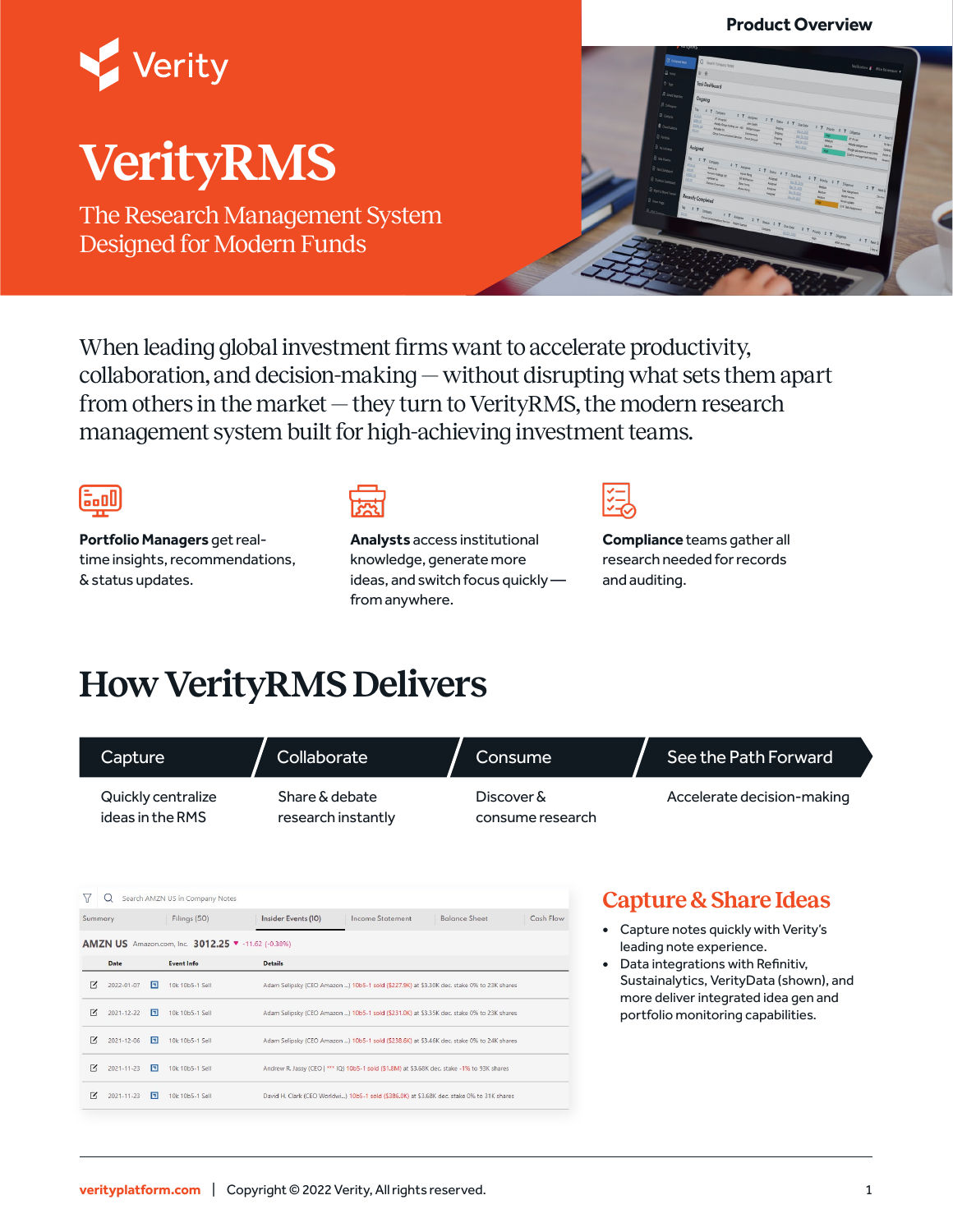

| Summary                  | Filings (50)                              |                                                                                                                | Insider Events (4) |                      | Income Statement | <b>Balance Sheet</b>                                                                                                                                                                                                                                                                                                          | Cash Flow  |                     |                          |
|--------------------------|-------------------------------------------|----------------------------------------------------------------------------------------------------------------|--------------------|----------------------|------------------|-------------------------------------------------------------------------------------------------------------------------------------------------------------------------------------------------------------------------------------------------------------------------------------------------------------------------------|------------|---------------------|--------------------------|
|                          | AAPL US Apple Inc. 175.84 ^ +1.23 (+0.7%) |                                                                                                                |                    |                      |                  |                                                                                                                                                                                                                                                                                                                               |            | Q Search all tags   | Remove from Favorites    |
| Price                    | 175.84                                    | <b>EPS</b>                                                                                                     | 6.02               | <b>Market Cap</b>    | 2.87T            | <b>Fiscal Year End</b>                                                                                                                                                                                                                                                                                                        | 2022/9     | 1 Year Price - AAPL | 190.00                   |
| Currency                 | <b>USD</b>                                | Rev / Share                                                                                                    | 22.63              | Revenue              | 378,328          | <b>Interim Period End</b>                                                                                                                                                                                                                                                                                                     | 2022/3     |                     | 180.00<br>170.00         |
| 52wk Hi-Lo               | 182.94 - 116.21                           | Book / Share                                                                                                   | 4.40               | <b>EBITDA</b>        | 128,228          | <b>Consensus Rec</b>                                                                                                                                                                                                                                                                                                          | Outperform |                     | 150.00                   |
| Volume                   | 118,960,980                               | Cash Flow / Share                                                                                              | 6.69               | Net Income           | 100,568          | <b>Consensus TP</b>                                                                                                                                                                                                                                                                                                           | 188.65     |                     | 150.00                   |
| EV                       | 2.93T                                     | Div / Share                                                                                                    | 0.87               | <b>Price to Book</b> | 39.9             | <b>Consensus FPS</b>                                                                                                                                                                                                                                                                                                          | 6.15       |                     | 140.00<br>130.00         |
| <b>Financial Summary</b> |                                           |                                                                                                                |                    |                      |                  |                                                                                                                                                                                                                                                                                                                               |            |                     | 120.00                   |
|                          |                                           |                                                                                                                |                    |                      |                  | BRIEF: For the 13 weeks ended 25 December 2021, Apple Inc revenues increased 11% to \$123.95B. Net income increased 20% to \$34.63B. Revenues reflect Americas<br>segment increase of 11% to \$51.58. Greater China segment increase of 21% to \$25.788. Europe segment increase of 9% to \$29.758. Net income benefited from |            | <b>B</b> Makersa    | 110.00<br>2022<br>300 Bm |
|                          |                                           | Americas segment income increase of 24% to \$19,59B. Greater China segment income increase of 31% to \$11,18B. |                    |                      |                  |                                                                                                                                                                                                                                                                                                                               |            |                     | 150 fm                   |
|                          |                                           |                                                                                                                |                    |                      |                  |                                                                                                                                                                                                                                                                                                                               |            |                     |                          |

### **Discover & Consume Research**

- **•** Instantly find what you need with auto-tagging & NLP-enhanced search.
- **•** Company tearsheets (shown) and dashboards put research in meaningful context.



#### **Boost Workflows & Collaboration**

- **•** Portfolio managers get big picture views, like idea pipeline progress and task dashboards (shown).
- **•** Analysts collaborate from anywhere in real time with iOS & Android apps (shown), live document collaboration, and more.

## **Why VerityRMS?**

No other solution is as integrated into the reality of the institutional investor's workflow.

#### **Unmatched Efficiency**

VerityRMS brings speed to every layer of the firm: at individual, team, portfolio, and enterprise levels. Customers have reported time savings of up to 40%.

#### **Limited Disruptions**

#### **Painless Implementation**

Robust integrations and configurability let you protect your process. Automated workflows accelerate the best ideas into the portfolio.

There's never a perfect time. But with Verity, you'll get up running quickly with a seamless migration and your dedicated customer success consultant.